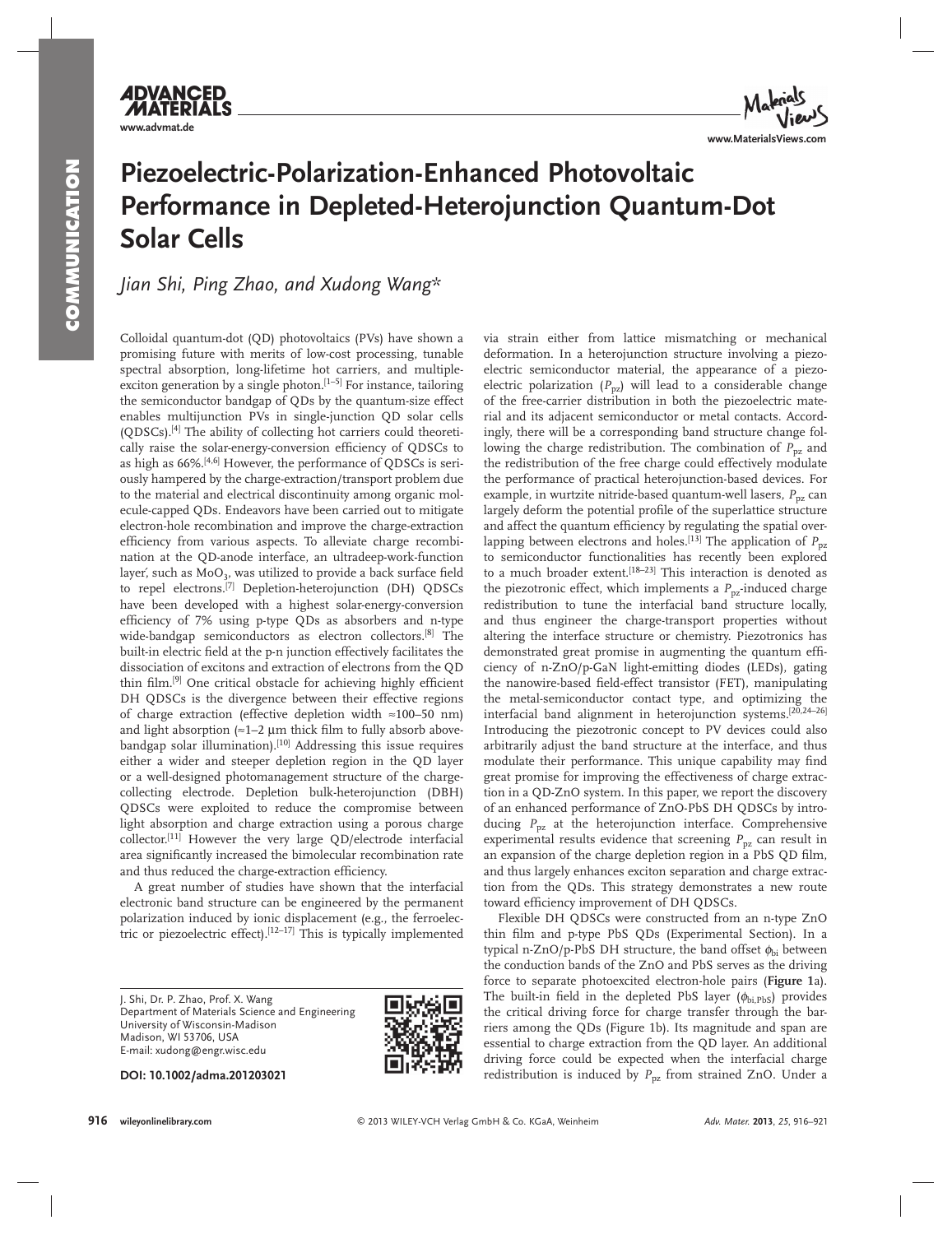**COMMUNICATION COMMUNICATION** 

**www.advmat.de**



**www.MaterialsViews.com**



Figure 1. Working principle of QDSC subject to P<sub>pz</sub>. a) Schematic drawing of band diagrams of a depletion-heterojunction QDSC, in which ZnO serves as the electron collector and Au as the hole collector. b) Material and electrical discontinuities occur at the interspaces of the QDs. The built-in potential  $\phi_{bi\, PhS}$  in the PbS QD layer is crucial for photoexcited charge separation and electron extraction. c) The tailoring of the QDSC band diagram when a positive  $P_{pz}$  appears at the ZnO/PbS interface:  $\delta_0$  and  $\delta_{pz}$  denote the original and  $P_{pz}$  modified width of the depletion regions, respectively. d) Schematic illustration of the change of the depletion regions in ZnO/PbS-QD assembly. e,f) The change of interface band structure (e) and depletion region (f), when negative P<sub>pz</sub> appears at the ZnO/PbS interface. It is worthy of note that P<sub>pz</sub>-induced interfacial band bending also exists at the ITO/ ZnO side. However, the very short screening length of ITO (≈0.1 nm) makes the influence of charge redistribution at the ITO/ZnO interface negligible to charge transport.

steady strain, the ZnO thin film produces a permanent  $P_{pz}$ , which induces the redistribution of free charge carriers in ZnO, tin-doped indium oxide (ITO), and PbS to screen  $P_{\text{pz}}$ . According to Poisson's equation:[27]

$$
\frac{d^2\varphi(x)}{dx^2} = -\frac{\rho(x)}{\varepsilon_0\varepsilon_\mathrm{r}}\tag{1}
$$

the change of the built-in potential profile,  $\phi(x)$  can be derived based on the new charge distribution  $\rho(x)$ , as shown in the top graphs of Figure 1c,e. The maximum potential change in PbS is located at the interface  $(\Delta \phi_{pz,PbS})$ . In the ZnO/PbS QDSCs,  $\Delta\phi_{\text{pz,PbS}}$  exhibited a linear relationship with the applied strain ( ≈ 0.13V per 0.1% strain, Supporting Information, Figure S2). The comparable magnitude of  $\Delta\phi_{\text{pz},\text{PbS}}$  to the original p-n junction built-in potential ( $\approx 0.6$  V) suggests a good possibility of effective band-structure engineering.Therefore, as shown in the bottom graphs of Figure 1c,e, the original space-chargeinduced band structure of the ZnO/PbS p-n junction (blue dashed lines) is modulated by the extra potential generated by the *P*<sub>pz</sub>-induced charge redistribution in the PbS and ZnO (red solid lines). When a positive  $P_{pz}$  appears at the ZnO/PbS interface, both the conduction and the valence bands of the PbS are bent further downward producing a sharper and extended built-in field, which is preferable for sweeping excitons apart. In this scenario, the driving force for electron extraction from

the PbS-QD assembly is augmented to be  $\phi_{\text{bi},\text{PbS}} + \Delta \phi_{\text{pz},\text{PbS}}$  and the width of the depletion region in PbS under zero external bias is expanded to:[14,27]

$$
\delta_{\text{pz},\text{PbS}} = \sqrt{\frac{2\varepsilon_0 \varepsilon_\text{r} (\varphi_{\text{bi},\text{PbS}} + \Delta \varphi_{\text{pz},\text{PbS}})}{q \, N_{\text{PbS},\text{eff}}}}
$$
(2)

where *N*<sub>PbS,eff</sub> is the effective carrier concentration including contributions from interface defects and surface states. This enlarged depletion region in the PbS QD layer is imperative for enhanced charge extraction. Meanwhile, the positive  $P_{pz}$  may also yield a shorter depletion region ( $\delta_{\text{pz,ZnO}}$ ) and shallower band bending on the ZnO side. The overall change of the depletion region at the ZnO/PbS interface is schematically illustrated in Figure 1d. Because the electron mobility in p-type discrete PbS QDs is far worse than that in n-type ZnO, the enhancement of the electron extraction in the PbS region should be the overwhelming effect in regulating the overall performance of ZnO/PbS junctions. Therefore, positive  $P_{pz}$  at the ZnO/PbS interface is a favorable condition for charge extraction. Similarly, when a negative  $P_{pz}$  appears at the interface, as shown in Figure 1e,f, the band offset reduces to ( $\phi_{\text{bi,PbS}} - \Delta \phi_{\text{pz,PbS}}$ ) and the depletion region in the PbS shrinks ( $\delta_{\text{pz,PbS}} < \delta_{\text{0,PbS}}$ ). Therefore, the charge-extraction capability is jeopardized and a lower PV efficiency is expected.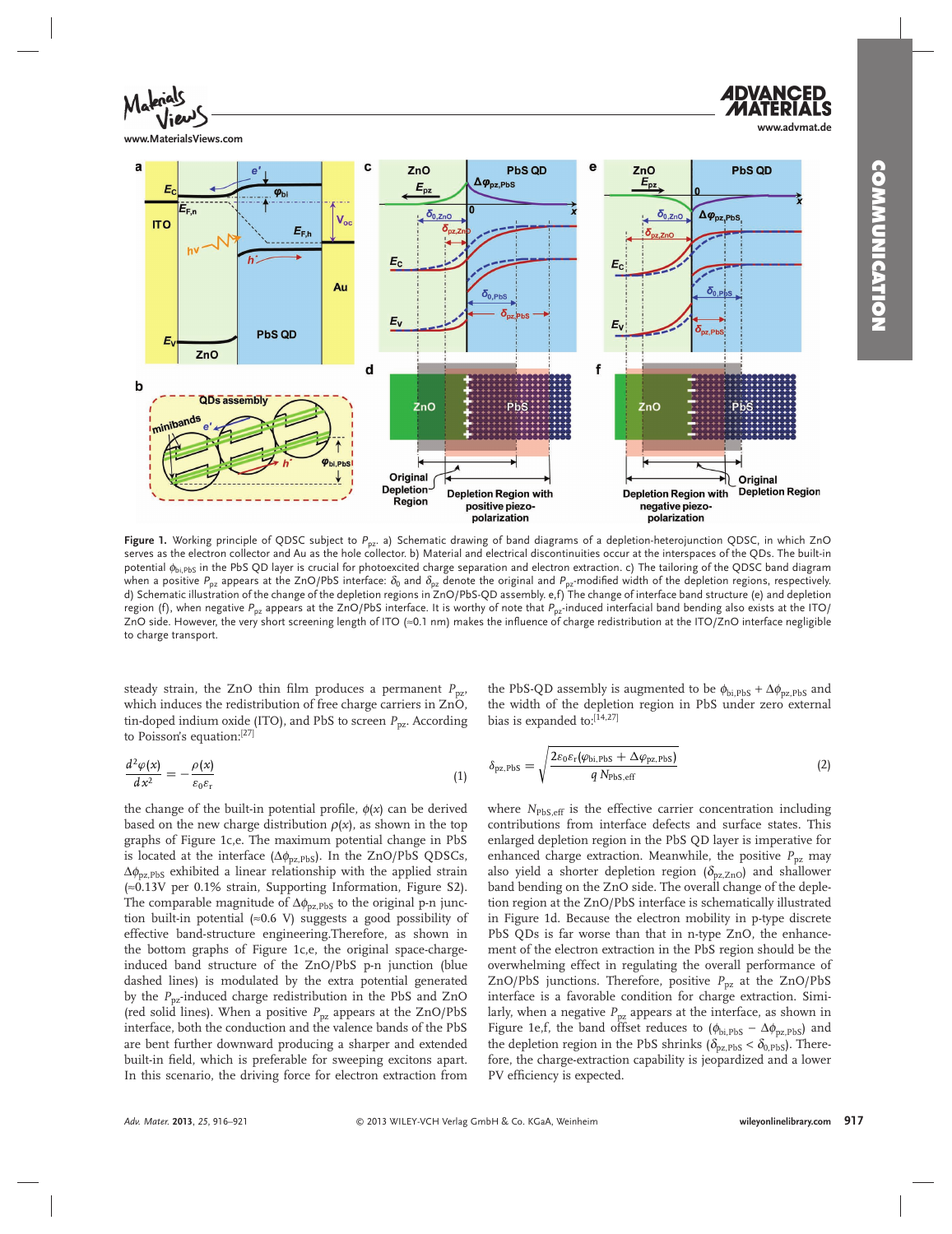



Figure 2. Strain-related performances of a QDSC. a) *J*-V characteristics of a ZnO/PbS QDSC collected under 0.0047 mW cm<sup>-2</sup> illumination, when the cell was subjected to different compressive and tensile strains. b) Plot of QDSC efficiency (open circles) and *J<sub>sc</sub>* (open squares) as a function of strain. An approximately linear relationship can be observed. c,d) *J*–V characteristics (c) and *J<sub>sc</sub>*-strain relationships (d), when the QDSC was measured under 25 mW cm<sup>-2</sup> light intensity. Similar trends were observed for efficiency–strain and *J<sub>sc</sub>*–strain relationships though with lower slopes.

 The performance of the ZnO/PbS QDSCs was characterized as a function of strain to investigate the influence of  $P_{\text{pz}}$ . The dark-current density of the cell was found to be ≈−100 nA cm<sup>-2</sup> under reverse bias, indicating a good diode property. It has been shown that, under illumination, photoexcited carriers can be trapped at the interfacial defects/states, which reduces the width of the depletion region and impedes charge extraction.<sup>[28]</sup> Therefore, in order to manifest the influence of  $P_{px}$  to the greatest extent possible and avoid unnecessary screening effects from defects or surface states, the QDSCs were first characterized under very low light intensity. Under the illumination of a 0.0047 mW  $cm^{-2}$  simulated solar spectrum, an appreciable *J*<sub>ph</sub> change was discovered. **Figure** 2a shows the *J*<sub>ph</sub>-*V* curves of the QDSC under different strains. A linear relationship was identified from the plot of  $J_{\rm sc}$  versus strain (open squares in Figure 2b), where  $J_{\rm sc}$  exhibited a 0.02  $\mu$ A cm<sup>-2</sup> (or 1.1%) increase per 0.01% strain drop. Because compressive and tensile strains generated positive and negative  $P_{pz}$  at the ZnO/PbS interface, respectively (Supporting Information, Figure S2), the observed *J*sc changes were consistent with the modulation model presented in Figure 1.

The solar-energy-conversion efficiencies were calculated from the *J*–*V* curves and plotted as a function of strain (open circles in Figure 2b). Under zero strain, the efficiency of the QDSC was ≈3.1%. An efficiency of ≈4.0% was obtained at a compressive strain of -0.25%, corresponding to an improvement of ≈30%. The efficiency also exhibited an approximately linear relationship with strain within the testing range  $(-0.25\% - 0.15\%)$ ,

where a 1.2% efficiency enhancement per 0.01% strain drop was identified.

 The QDSC was further tested under a higher illumination flux to investigate the effectiveness of  $P_{pz}$  modulation when the screening effect became significant. Figure 2c shows the strainrelated *J*-*V* curves of the QDSC under 25 mW cm<sup>-2</sup> illumination. *J<sub>sc</sub>* and the efficiency of the QDSC exhibit the same changing trends as those obtained under weak illumination, whereas the percentages of  $J_{\rm sc}$  and the efficiency change per 0.01% strain were only  $0.51\%$  and  $0.55\%$ , respectively (Figure 2d). This observation demonstrates that a pronounced screening effect from trapped photoexctied charges could diminish the  $P_{\text{pz}}$ -modulated interfacial depletion-region variation, and thus reduce the degree of PV performance change. It is important to note that the photoexcited charges themselves do not screen *P*<sub>pz</sub>. What screens *P*<sub>pz</sub> are the charged surface or bulk trap states formed under a high flux of the photocurrent due to the slow charge-transfer kinetics on these defective states.<sup>[28]</sup> This phenomenon is similar to the light-intensity-dependent PV performance observed in many SC systems, where higher efficiency is typically obtained at low illumination intensity.<sup>[29-31]</sup> This is because the high density of charged surface and trap states resulting from a high illumination intensity often reduces the effective depletion region in a PbS absorber, facilitates electron-hole recommendation, and therefore jeopardizes the quantum efficiency of QDSCs. At low illumination intensity (such as  $0.0047$  mW cm<sup>-2</sup>, that used in our experiments), the surface and trap states are rarely charged due to the low flux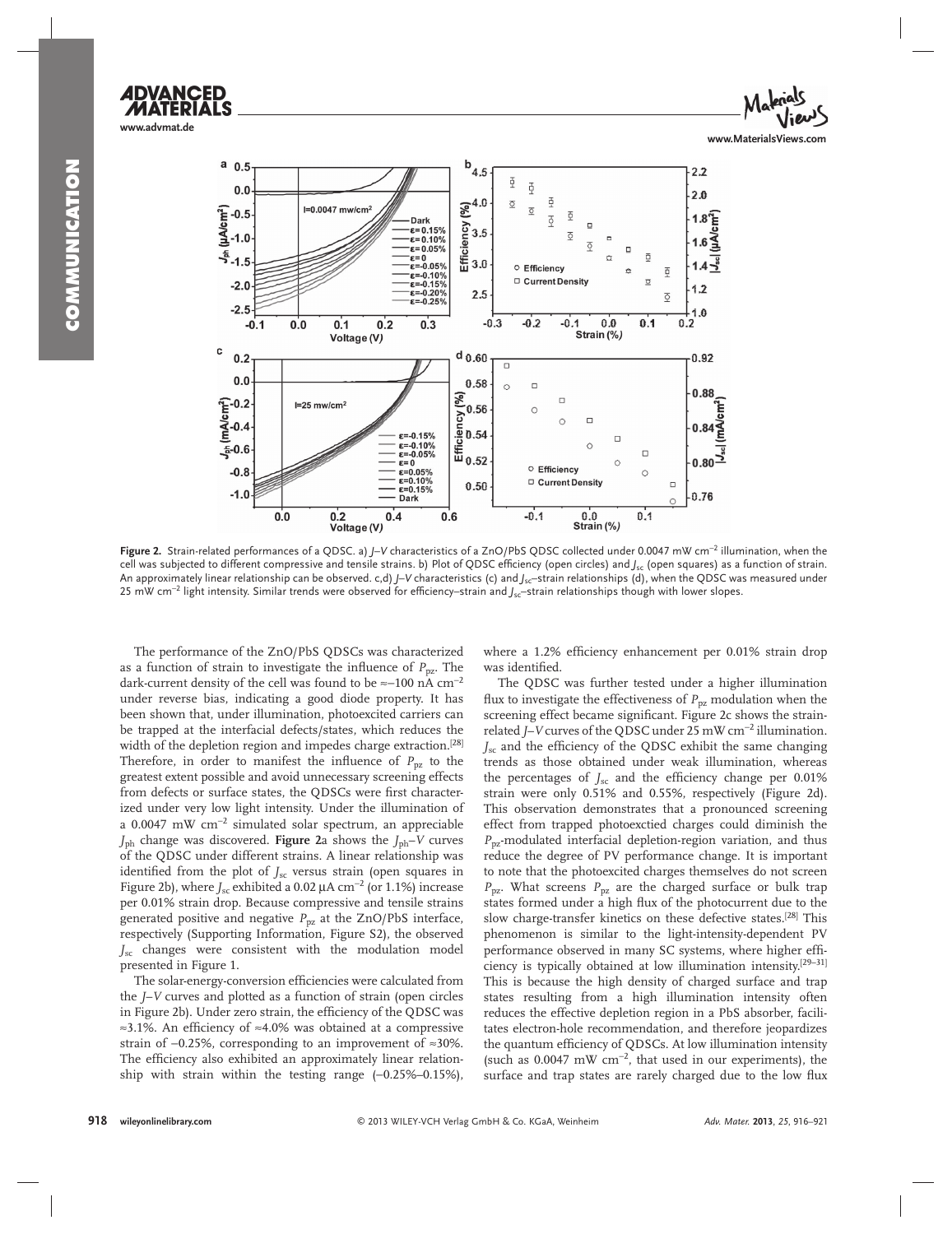**www.advmat.de**



**www.MaterialsViews.com**



Figure 3. Depletion-region characterization. a) Electrochemical impedance spectroscopy measurements of the QDSC under reverse bias and strain. Applying a reverse bias of −0.2 V was found to give a similar impedance spectrum as that obtained under zero bias but with a -0.10% strain. b) Computed change of width of depletion region as a function of strain (built-in potentials are collected from Figure S2 in the Supporting Information) and measured efficiency change versus strain. A strong correlation can be identified between these two sets of data.

of photocurrent, and thus their impedance to charge extraction and transport is minimized. This light-intensity dependence of the PV performance could be largely or even completely suppressed by improving the quality of the QDs and the QD-ZnO interfaces. [32] Similarly, this strategy also applies to minimizing the light-intensity influence on the observed  $P_{pz}$  modulation, and thus maximizing the  $P_{pz}$ -induced efficiency gain of PV systems under high light intensity.

 To obtain a more quantitative understanding of the depletion region under the influence of  $P_{pz}$ , electrochemical impedance spectroscopy (EIS) was applied to analyze the internal electrical parameters of the QDSC (Supporting Information, Figure S3). In the low-frequency range, the QDSC can be fitted to a simple *RC* circuit (*R* and *C* are in parallel) to model the impedance of the PbS/ZnO interface, where *R* is the series resistance, and

*C* is the specific capacitance of the depletion region.<sup>[33]</sup> The observed low impedance demonstrates a well-defined interface of the QDSC. Therefore, Nyquist plots under reverse bias can be applied to quantify the *C* and the width of depletion region  $(C = \varepsilon_{\text{junction}}/\delta_{\text{junction}}$ , Supporting Information, S3).

Figure 3a shows the impedance spectra of the ZnO/PbS interface. When only a -0.10% strain (corresponding to ≈− 0.25 V Δφpz,PbS , as obtained from Figure S2 in the Supporting Information) was applied to the QDSC, the impedance spectrum exhibited a shape very close to that obtained under −0.2 V reverse bias. This result proves that strain-induced polarization and externally applied bias can equivalently modulate the depletion region at the PbS/ZnO interface. With this evidence, the change of the depletion region in PbS was calculated based on the piezoelectric potential measured under different strains (Supporting Information, S3). Figure 3b plots the percentage of the calculated depletion-region change together with the measured efficiency change (collected from Figure 2b) as functions of strain. It clearly shows that cell efficiency has a strong correlation with the width of the depletion region, suggesting that performance change of the QDSC was mainly a result of the *P*pz -induced depletion-region variation in PbS.

 To verify further this conclusion, a control experiment was conducted, where the thickness of ZnO layer was increased from 200 nm to 920 nm. The thicker ZnO layer generated a higher *P*<sub>pz</sub> at the interface (Supporting Information, Figure S4) but retarded electron diffusion. As expected, the 920 nm ZnO film yielded a much lower PV efficiency (under 0.0047 mW  $cm^{-2}$ illumination) compared with the 200 nm ZnO-based QDSCs (Supporting Information, Figure S5). However, the efficiency change per unit strain drop was significantly larger since a much higher  $P_{pz}$  could be produced by the 920 nm ZnO film under the same strain. A PV efficiency increase of 144% was observed at a compressive strain of −0.25%, which was more than three times higher than that obtained from the 200 nm ZnO devices.

In order to fully reveal the *P*<sub>pz</sub>-modulated QDSC performance change, open-circuit voltage (V<sub>oc</sub>) was further investigated. Under weak illumination (0.0047 mW cm<sup>-2</sup>), where significant  $J_{\rm sc}$  change was observed, the change of  $V_{\rm oc}$  ( $\Delta V_{\rm oc}$ ) exhibited an approximately linear relationship with strain  $\approx 0.9$  mV per 0.01% strain, black squares in **Figure** 4a). The strain-related *V*<sub>oc</sub> changes were constant, rather than the piezopotential spikes as those obtained from typical piezoelectric devices (Supporting Information, Figure S6). The change of  $V_{\text{oc}}$  could first be attributed to *J*<sub>sc</sub> variation via Equation 3:<sup>[27,34]</sup>

$$
V_{\rm OC} = \frac{nkT}{e} \ln \left( \frac{J_{\rm SC}}{J_0} \right) \tag{3}
$$

where *n* is the ideality factor and  $J_0$  is dark-current density. The prefactor  $nkT/e$  was found to be  $\approx 40$  mV (with  $n = 1.55$ ) from the *J*–*V* characteristics under different light intensities (Supporting Information, Figure S7), in which the  $V_{\text{oc}}$  change was merely a result of  $J_{\rm sc}$ . Based on Equation 3,  $\Delta V_{\rm oc}$  was calculated using *J*<sub>sc</sub> obtained from the *J*-*V* characteristics shown in Figure 2a. The calculated  $\Delta V_{\text{oc}}$  also exhibited a linear relationship with strain, but with a smaller slope  $\approx 0.5$  mV per 0.01% strain, open circles in Figure 4a) compared with the measured ones. This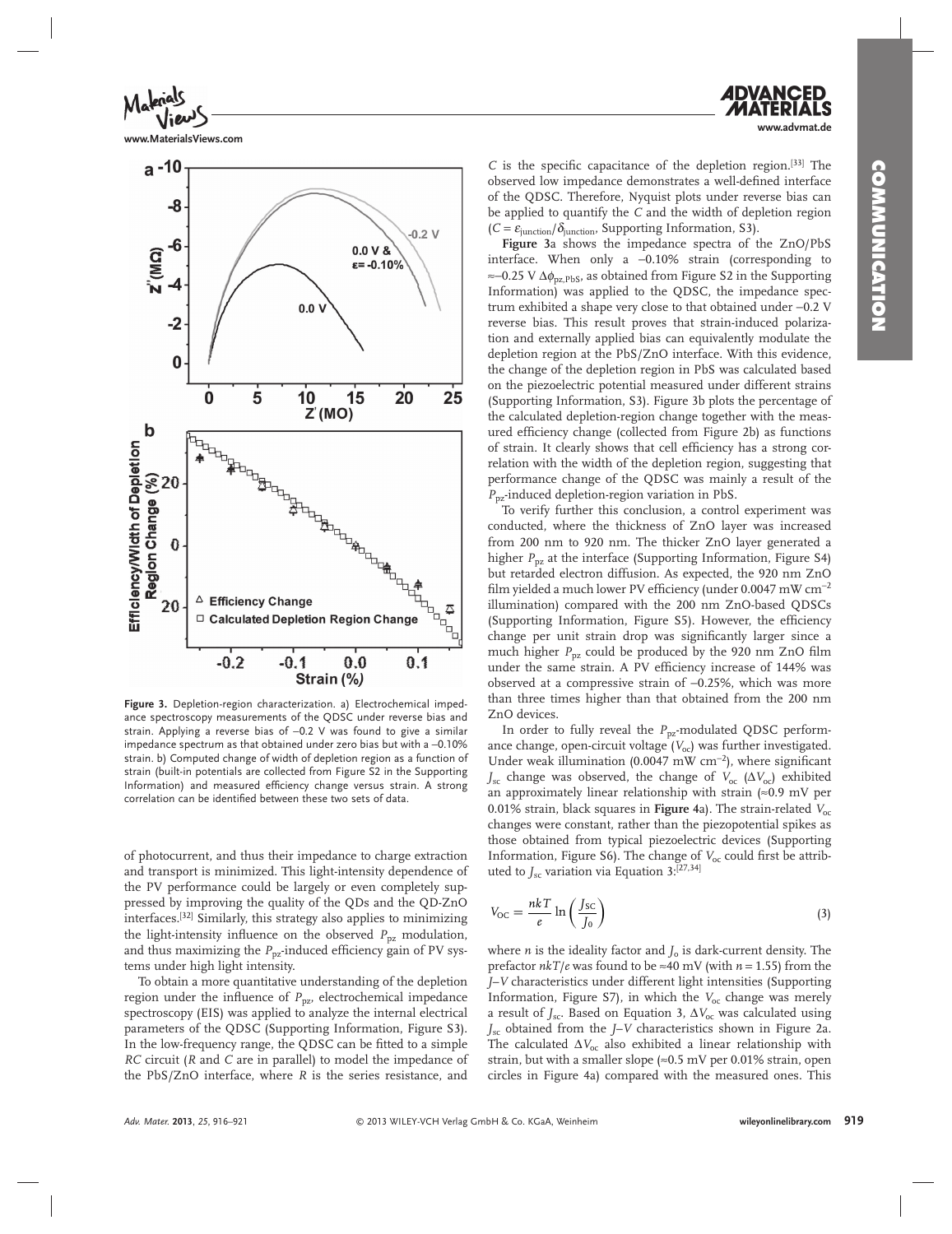

**www.advmat.de**

**ADVANCED** 

## a 10 5 AVoc (mV)  $\bf{0}$  $0.0047$  mW/cm<sup>2</sup>  $\Box$  $0.0047$  mW/cm<sup>2</sup> (Cal.)  $\Omega$  $-10$ 100 mW/cm<sup>2</sup>  $\triangle$  $-15$  $-0.1$  $0.0$  $0.1$ Strain (%) b  $E_{\rm C}$  $E_{F,n}$  $\Delta \varphi_{pz,1}$  $V'_{\text{OC}}$  $V_{OC}$  $E_{F,h}$  $E_{\rm V}$ **ITO** ZnO **PbS QD** Au

 **Figure 4.** Investigation of  $V_{oc}$  change in response to  $P_{pz}$ . a)  $\Delta V_{oc}$  and strain relationships measured under weak illumination (0.0047 mW cm<sup>-2</sup>) (squares), strong illumination (100 mW cm<sup>-2</sup>) (triangles), and calculated based on  $Δf<sub>sc</sub>$  measured under weak illumination (circles). Linear relationships could be identified from all these three sets of data, where the slopes are 0.9 mV Δ*V*oc per 0.01% strain change, 0.5 mV Δ*V*oc per 0.01% strain change, and 0.5 mV Δ*V*oc per 0.01% strain change, respectively. b) A schematic drawing of ITO-ZnO-PbS band diagram illustrating the contribution from the remnant piezopotential to ΔV<sub>oc</sub>.

discrepancy suggests that an additional effect, such as the remnant piezopotential at the ITO/ZnO interface, may contribute to  $\Delta V_{\rm oc}$  as well.

The role of the remnant piezopotential in  $\Delta V_{\text{oc}}$  was illustrated by characterizing the QDSC under strong illumination (100 mW cm<sup>-2</sup>), which could significantly increase the density of charged surface states (or the effective charge-carrier concentration,  $N_{\text{PbS,eff}}$  at the ZnO/PbS interface, and curtail the  $P_{\text{pz}}$ -induced expansion of the depletion region (Supporting Information, Figure S8). The density of charged surface states was quantitatively higher than the  $P_{pz}$  that appeared on the strained ZnO surface, and a complete screening of  $P_{pz}$  resulted. Therefore,  $J_{sc}$  of the QDSC measured under 100 mW  $\rm cm^{-2}$  was nearly non-responsive to  $P_{\text{pz}}$ , whilst small changes of  $V_{\text{oc}}$  during straining were still obtained ( $\approx$ 0.5 mV per 0.01% strain, triangles in Figure 4a). Under this situation, the  $V_{oc}$  change was not related to  $J_{sc}$  and was solely contributed by the remnant piezopotential at the



ITO/ZnO interface,  $\Delta \phi_{\text{DZ},\text{r}}$ . This was the same case as the piezopotential-induced *V*<sub>oc</sub> variation observed from ZnO-polymer SCs.<sup>[34]</sup> This effect can be understood by the band alignment of ITO, ZnO, and PbS under compressive strain (Figure 4b). In the open-circuit state, the piezopotentials on both sides of ZnO will be partially screened by the redistributions of holes in PbS and free electrons in ITO electrodes. The finite carrier concentration and density of states, however, could result in a considerable unscreened remnant potential  $(\Delta \phi_{\text{DZ},r})$  at the ITO/ ZnO interface, which shifts the electron quasi Fermi level in the ITO electrode accordingly. This remnant piezopotential is only related to the physical properties of the materials that form the heterojunctions and always exists regardless of the incident light intensity. Adding this effect ( $\approx 0.5$  mV per 0.01% strain) to the calculated  $\Delta V_{\text{oc}}-\varepsilon$  relationship under low light intensity ( $\approx 0.5$  mV per 0.01% strain) can approximately recover the experimentally determined result  $(\approx 0.9 \text{ mV} \text{ per } 0.01\% \text{ strain})$ , evidencing the combined two contributions to  $\Delta V_{\text{oc}}$ .

 In summary, we report a novel strategy to modulate the interfacial band structure of ZnO/PbS QDSCs by  $P_{pz}$ . The enhancement of  $J_{\rm sc}$  and efficiency was mostly due to the expansion of the depletion region in PbS, as a result of *P*<sub>pz</sub>-induced charge redistribution at the ZnO/PbS interface. The change of  $V_{\text{oc}}$  was less significant and consisted of two components: photocurrent-related quasi Fermi level shifting and the remnant piezopotential at the ZnO/ITO interface. The PV performance became less responsive to  $P_{pz}$  under a higher illumination intensity due to the compensation from trapped photoexcited charges at the interface. The illumination-intensity-dependent *P*pz enhancement shares the same mechanism as illuminationintensity-dependent PV performance. Therefore, prominent enhancement could be expected under strong illumination when the interface defects are minimized and fast chargetransfer kinetics are achieved. This situation is highly desirable for PV-device development, and can be realized by carefully designing and fabricating high-quality interfaces. The piezotronic modulation strategy endows new insights for improving the PV efficiency of QDSCs and sheds light on engineering the electrical-transport properties of heterojunction devices by introducing  $P_{\text{pz}}$ .

### **Experimental Section**

*Materials*: (0001)-oriented texture ZnO film was deposited in a radiofrequency (RF) sputtering system. Prior to deposition, the as-received ITO/poly(ethylene terephthalate) (PET) substrate (from Multek; the ITO layer was 200 nm thick and the PET was 75 μm thick) was cleaned by acetone, ethanol, and deionized (DI) water in sequence and dried by  $N_2$ . A 2 inch  $\times$  2 inch substrate was used for ZnO sputtering at a pressure of  $1.5 \times 10^{-3}$  Torr under Ar (50 sccm) and O<sub>2</sub> (15 sccm) flow. The RF power for sputtering was kept at 80 W. Deposition was paused every 30 min for a 30 min period to prevent overheating the substrate. The total deposition time was 250 min for a thickness of  $\approx$  1 µm. The as-received PbS QDs were p-type and their surfaces were capped with oleic acid. Before processing, all of the QDs were subjected to five rounds of intensive precipitation and centrifugation with acetone and 1-butanol or methanol. Then, the QDs were dispersed in hexane at 25 mg mL<sup>-1</sup> for the dip-coating.

*Device Fabrication*: As-received, either two different sizes of a p-type PbS QDs (Test Kit from Evident Technologies) mixture (with absorption